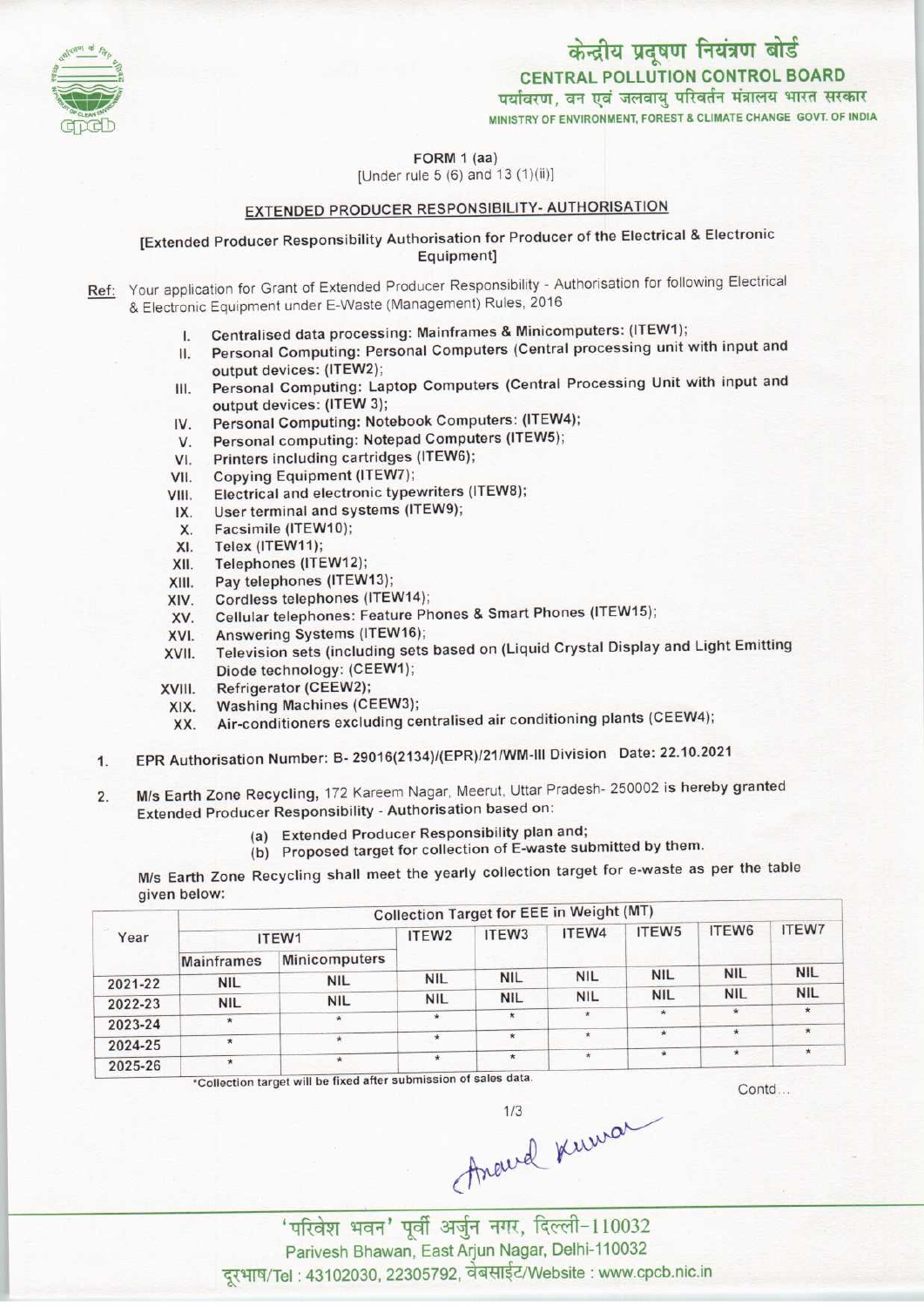

### From pre page....

|         |                    |            |            |            |                            | <b>Collection Target for EEE in Weight (MT)</b> |                      |                                 |                 |
|---------|--------------------|------------|------------|------------|----------------------------|-------------------------------------------------|----------------------|---------------------------------|-----------------|
|         |                    |            |            |            | ITEW12                     | ITEW <sub>13</sub><br><b>NIL</b>                | ITEW14<br><b>NIL</b> | ITEW15                          |                 |
| Year    | ITEW8              | ITEW9      | ITEW10     | ITEW11     |                            |                                                 |                      | Feature<br>Phones<br><b>NIL</b> | Smart<br>Phones |
|         |                    |            |            |            |                            |                                                 |                      |                                 | <b>NIL</b>      |
| 2021-22 | <b>NIL</b>         | <b>NIL</b> | <b>NIL</b> | <b>NIL</b> | <b>NIL</b>                 |                                                 |                      | <b>NIL</b>                      | <b>NIL</b>      |
|         |                    |            | <b>NIL</b> | <b>NIL</b> | <b>NIL</b>                 | <b>NIL</b>                                      |                      |                                 |                 |
| 2022-23 | <b>NIL</b>         | <b>NIL</b> | <b>NIL</b> |            | $\star$                    | $\star$                                         | $\star$              | $\star$                         | $\star$         |
|         | $\star$            | $\star$    | $\star$    | $\star$    |                            |                                                 | $\star$              | $\star$                         | $\star$         |
| 2023-24 |                    |            |            | $\star$    | $\star$                    | $\star$                                         |                      |                                 |                 |
|         | $\star$            | $\star$    | $\star$    |            |                            | $\star$                                         | $\star$              | $\star$                         | $\star$         |
| 2024-25 |                    |            | $\star$    | $\star$    | $\star$                    |                                                 |                      |                                 |                 |
| 2025-26 | $\star$<br>$\star$ |            |            |            | $\overline{\phantom{a}}$ . |                                                 |                      |                                 |                 |

\*Collection target will be fixed after submission of sales data.

|         |            |                            |            | <b>Collection Target for EEE in Weight (MT)</b> |            |
|---------|------------|----------------------------|------------|-------------------------------------------------|------------|
| Year    | ITEW16     | CEEW <sub>2</sub><br>CEEW1 |            | CEEW <sub>3</sub>                               | CEEW4      |
|         |            | <b>NIL</b>                 | <b>NIL</b> | <b>NIL</b>                                      | <b>NIL</b> |
| 2021-22 | <b>NIL</b> |                            | <b>NIL</b> | <b>NIL</b>                                      | <b>NIL</b> |
| 2022-23 | <b>NIL</b> | <b>NIL</b>                 |            |                                                 |            |
| 2023-24 |            |                            |            |                                                 |            |
| 2024-25 |            |                            |            |                                                 | $\star$    |
| 2025.26 |            |                            |            |                                                 |            |

2025-26  $*$ <br>\* Collection target will be fixed after submission of sales data

# 3. The Authorisation shall be valid for a period of five (5) years from date of issue with following

- conditions:<br>i. The approved Broducer Responsibility plan, a copy of which is if you shall shouly follow the street;<br>in that collection Centres are set up or designated as per
	- Priciosed fictomments are determined produced in the Extended Producer Responsibility plan and that shall be completed the details given in the Extended Producer Responsibility plan and that shall be completed<br>before the proposed dates if any in the EPR Plan (list of collection Centres and the toll free

numbers for reverse logistics enclosed);<br>You shall ensure that all the collected e-waste is channelized to recycler/dismantler M/s Earth<br>Zone Recycling Plot No. 11, Pargana, Hazipur, Hapur Road, Meerut and records shall be numbers for reverse logistics enclosed);<br>numbers for reverse logistics enclosed); numbers for reverse logistics encollected e-waste is channelized to recycler/disfilation was Edited<br>You shall ensure that all the collected e-waste is channelized to recycler/disfilation was Edited

- maintained at recycler/dismantler and your end; iv. You shall maintain records, in Form-2 of these Rules, of e-waste and make such records
- available for scrutiny by Central Pollution Control Board; v. You shall file in Fourth and Pollution Control Board;<br>available for scrutiny by Central Pollution Control Bollution Control Board on or before 30th You shall file annual returns in Form-3 to the School Politics relates.
- day of June following the financial year to which that returns relates.<br>vi. General Terms & Conditions of the Authorisation:

- General Terms & Conditions of the Authorisation:<br>Complete the Environment (Protection) Act, 1986 and the E-waste (Management) Rules, 2016 made there under; a. The authorisation shall comply with provisions of the Environment (Protection) Act, 1999<br>and the E-waste (Management) Rules, 2016 made there under;<br>the request of an officer
- 
- authorised by the Central Pollution Control Board; b. The authorisation or its renewal shall be produced for inspection at the request of an officer<br>authorised by the Central Pollution Control Board;<br>c. Any change in the approved Extended Producer Responsibility plan shoul Any change in the approved Extended Producer Responsibility plan should be informed to
- Central Pollution Control Board within sixty days;

Contd...

Frank Kunser